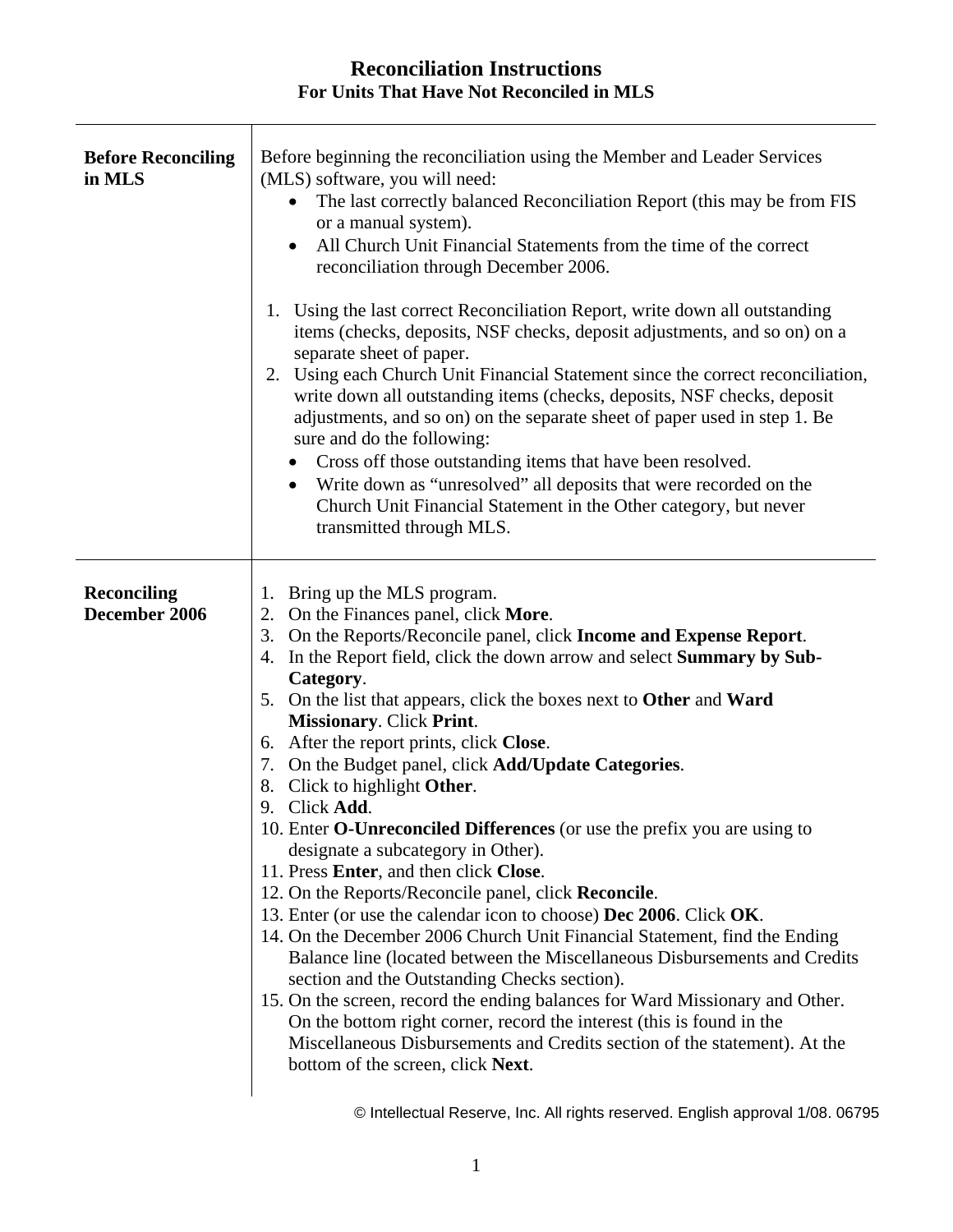| <b>Reconciling</b><br>December 2006<br>(continued) | 16. On the left side of the screen, click <b>Reconcile</b> . Examine the deposits. Make<br>sure the box is clicked (contains a check mark) next to each deposit that was<br>listed on a Church Unit Financial Statement prior to December 2006. (Refer<br>to your sheet for those deposits that are outstanding.)<br>17. Click the Expenses tab. Examine the checks. Make sure the box is clicked<br>(contains a check mark) next to each deposit that was listed on a Church Unit<br>Financial Statement prior to December 2006. If any outstanding checks on<br>your sheet have a check mark next to them on the screen, click the box to<br>uncheck it.<br><i>Note:</i> If you have outstanding checks on your sheet that are not listed on<br>the screen for this reconciliation, you will need to open the reconciliation<br>from the month they were issued and uncheck the expense there. If you |
|----------------------------------------------------|---------------------------------------------------------------------------------------------------------------------------------------------------------------------------------------------------------------------------------------------------------------------------------------------------------------------------------------------------------------------------------------------------------------------------------------------------------------------------------------------------------------------------------------------------------------------------------------------------------------------------------------------------------------------------------------------------------------------------------------------------------------------------------------------------------------------------------------------------------------------------------------------------------|
|                                                    | have non-MLS checks (from FIS) that are not in MLS, you will need to<br>enter them as an expense in MLS and click the <b>Not a Check</b> box. After<br>that, open the reconciliation for that month and uncheck it.<br>18. On the left side of the screen for the December 2006 reconciliation, click<br><b>Temporary Items.</b> For each item that is in MLS but not on the Church Unit                                                                                                                                                                                                                                                                                                                                                                                                                                                                                                                |
|                                                    | Financial Statement, do the following:                                                                                                                                                                                                                                                                                                                                                                                                                                                                                                                                                                                                                                                                                                                                                                                                                                                                  |
|                                                    | a) At the bottom left of the screen, click <b>Add</b> .                                                                                                                                                                                                                                                                                                                                                                                                                                                                                                                                                                                                                                                                                                                                                                                                                                                 |
|                                                    | b) Enter the item you have in MLS that has not been entered at Church<br>headquarters and is therefore not on the statement. These include<br>adjustments for NSF checks and deposits that may be in the wrong<br>month, such as items appearing on the January statement that need to<br>be adjusted at Church headquarters.                                                                                                                                                                                                                                                                                                                                                                                                                                                                                                                                                                           |
|                                                    | c) Repeat steps a and b for all similar items.<br>19. For any items you found on the statement that are not recorded in MLS (such<br>as Distribution items or Ward Missionary deductions), do the following:<br>a) Leave the reconciliation screen open. You will return to it.                                                                                                                                                                                                                                                                                                                                                                                                                                                                                                                                                                                                                         |
|                                                    | b) On the Finances menu, on the Expenses panel, click <b>Enter Expenses</b> .<br>c) Be sure to click the <b>Not a Check</b> box and enter the expense. Repeat<br>this for all applicable items.                                                                                                                                                                                                                                                                                                                                                                                                                                                                                                                                                                                                                                                                                                         |
|                                                    | d) There will not be any checks to print.<br>e) Be sure to print the Expense Report and file it with the other expense<br>reports.                                                                                                                                                                                                                                                                                                                                                                                                                                                                                                                                                                                                                                                                                                                                                                      |
|                                                    | 20. If there are credits on the Church Unit Financial Statement that have not been<br>recorded in MLS (reimbursements from Distribution, Ward Missionary<br>donations made at headquarters and added to your account, and so on), do<br>the following:                                                                                                                                                                                                                                                                                                                                                                                                                                                                                                                                                                                                                                                  |
|                                                    | a) On the left side of the Reconcile screen, click Other Items.                                                                                                                                                                                                                                                                                                                                                                                                                                                                                                                                                                                                                                                                                                                                                                                                                                         |
|                                                    | b) On the bottom-left corner, click Add Item.                                                                                                                                                                                                                                                                                                                                                                                                                                                                                                                                                                                                                                                                                                                                                                                                                                                           |
|                                                    | c) Enter the information from the statement.                                                                                                                                                                                                                                                                                                                                                                                                                                                                                                                                                                                                                                                                                                                                                                                                                                                            |
|                                                    | d) On the left end of the line, there is a box with a check mark. Be sure                                                                                                                                                                                                                                                                                                                                                                                                                                                                                                                                                                                                                                                                                                                                                                                                                               |
|                                                    | to leave the check mark in the box.                                                                                                                                                                                                                                                                                                                                                                                                                                                                                                                                                                                                                                                                                                                                                                                                                                                                     |
|                                                    | e) Repeat steps a through d for all similar items.                                                                                                                                                                                                                                                                                                                                                                                                                                                                                                                                                                                                                                                                                                                                                                                                                                                      |
|                                                    |                                                                                                                                                                                                                                                                                                                                                                                                                                                                                                                                                                                                                                                                                                                                                                                                                                                                                                         |
|                                                    |                                                                                                                                                                                                                                                                                                                                                                                                                                                                                                                                                                                                                                                                                                                                                                                                                                                                                                         |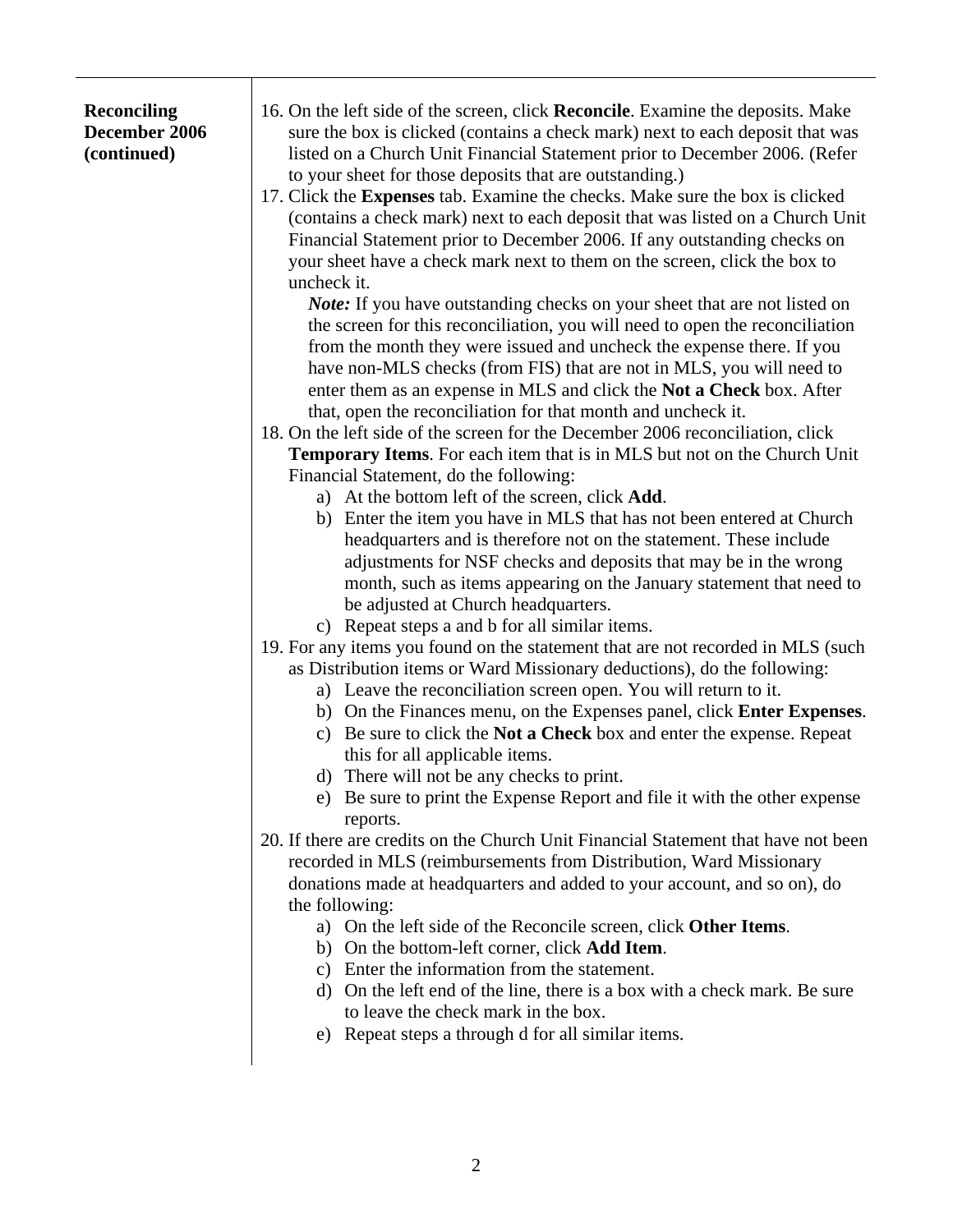| <b>Reconciling</b><br>December 2006<br>(continued) | 21. Examine the Income and Expense Report you printed at the beginning of<br>these instructions. If you have a balance $(+ or -)$ in the Missionary category<br>(NOT the Ward Missionary), you will need to change this balance to zero. If<br>the balance is already zero, skip to step 22. If you have a positive or negative<br>balance, do the following:<br>a) Print another Income and Expense Report. However, in the Report<br>field, select Details by Sub-Category. In the window that appears,<br>select Missionary as your sub-category.<br>b) If there is a balance forward showing on the screen, in the Date<br>Range field, select All.<br>c) If there are donations showing, click the donation date. On the screen<br>that appears, change the category to Ward Missionary (or if you know<br>the sub-category of Ward Missionary it belongs to, select that sub-<br>category). Do this for each deposit showing on the screen.<br>d) Look at Expenses (just below Donations on the screen). If there are<br>expenses, select them one at a time and change each to Ward<br>Missionary (or if you know the sub-category of Ward Missionary it<br>belongs to, select that sub-category).<br>e) Look at Transfers. If there are any amounts listed, do the following<br>for each:<br>Using the month of the transfer date, open the reconciliation for<br>$\bullet$<br>that month.<br>On the left side of the screen, click Other Items.<br>$\bullet$<br>Enter the information for this transfer, but change the sub-<br>$\bullet$<br>category to <b>Ward Missionary</b> (or if you know the sub-category<br>of Ward Missionary it belongs to, change it to that sub-category).<br>Once the deposits, expenses, and transfers are at zero, on the Income<br>f<br>and Expense Report screen, in the Report field, select Summary by<br>Category. If the Missionary line has a balance of zero, you are<br>finished adjusting the Missionary category. Go to step 22. If it is not<br>zero, use the special instructions below. |
|----------------------------------------------------|-----------------------------------------------------------------------------------------------------------------------------------------------------------------------------------------------------------------------------------------------------------------------------------------------------------------------------------------------------------------------------------------------------------------------------------------------------------------------------------------------------------------------------------------------------------------------------------------------------------------------------------------------------------------------------------------------------------------------------------------------------------------------------------------------------------------------------------------------------------------------------------------------------------------------------------------------------------------------------------------------------------------------------------------------------------------------------------------------------------------------------------------------------------------------------------------------------------------------------------------------------------------------------------------------------------------------------------------------------------------------------------------------------------------------------------------------------------------------------------------------------------------------------------------------------------------------------------------------------------------------------------------------------------------------------------------------------------------------------------------------------------------------------------------------------------------------------------------------------------------------------------------------------------------------------------------------------------------------------------------------------------------------------------------------|
|                                                    | <b>Special Instructions to Force-Balance Missionary to Zero</b><br>On the December 2006 reconciliation screen, click Other Items.<br>1.<br>2.<br>Click Add Item.<br>3. If the balance left in the Missionary sub-category is positive, enter a<br>negative amount in Other Items. For example, if the balance is 100.00,<br>enter -100.00. If the balance is negative, enter a positive amount.<br>4. Enter 31 December 2006 as the date, 1 as the reference number,<br>Missionary as the category, and Force Balance, Wrong Category as<br>the reason.<br>5. Click Add Item.<br>6. Enter 31 December 2006 as the date, 2 as the reference number, Ward<br><b>Missionary</b> as the category, the opposite of the amount you entered<br>above as the amount (if you entered -100.00 in the first Other Item,<br>enter 100.00 as the amount for this one), and Force Balance, Wrong<br>Category as the reason.                                                                                                                                                                                                                                                                                                                                                                                                                                                                                                                                                                                                                                                                                                                                                                                                                                                                                                                                                                                                                                                                                                                                 |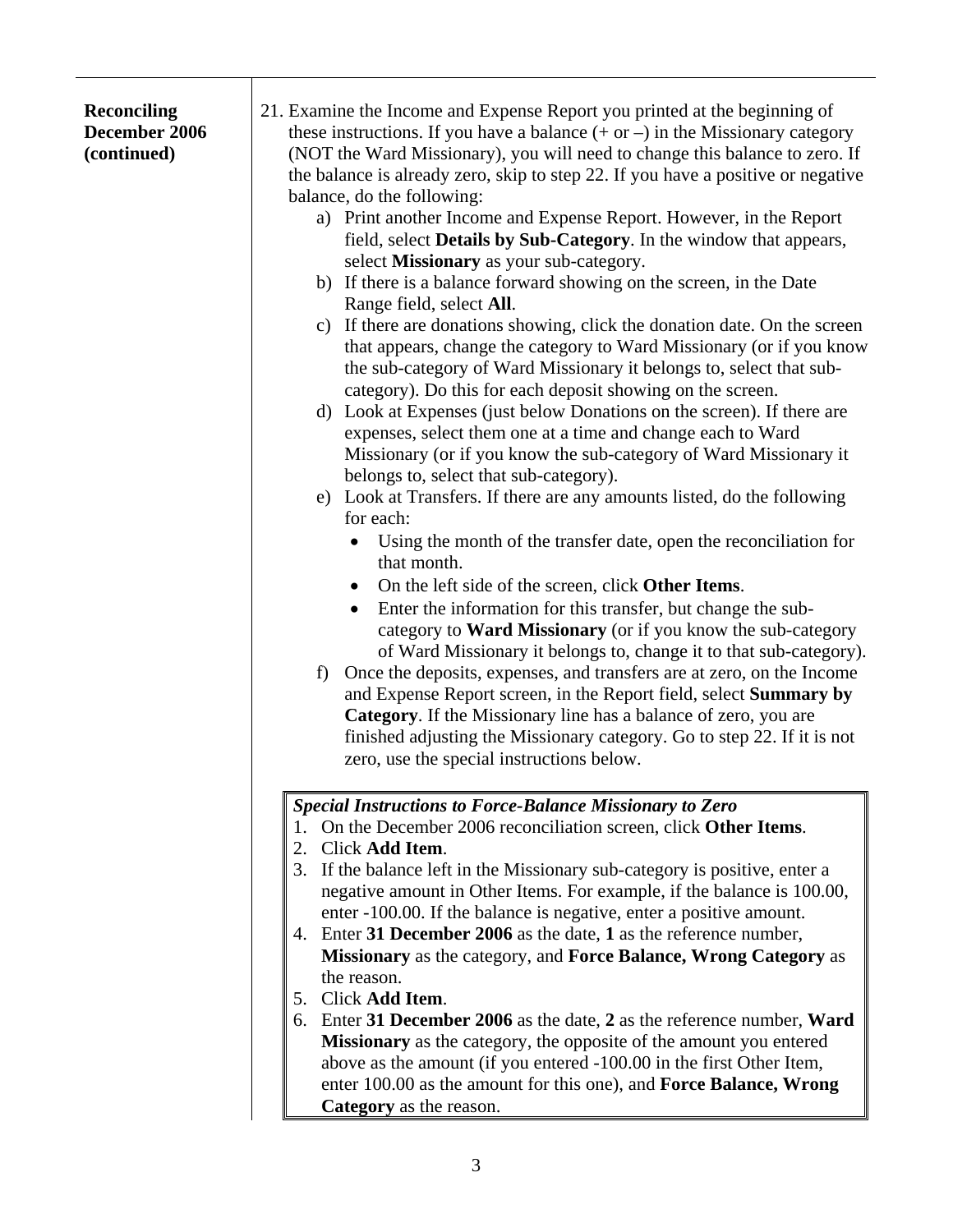| <b>Reconciling</b><br>December 2006<br>(continued) | 22. On the reconciliation screen for December 2006, on the left side of the<br>screen, click Report. If the Unreconciled Differences line has amounts that<br>are all zero, you have finished reconciling the December 2006 statement. If<br>Ward Missionary or Other have unreconciled amounts other than zero, use<br>the instructions for "The Reconciliation Report" before going to step 23.                                                                                                                                                                                                                                                                                                                                                                                                                                                                                                                                                                                                            |
|----------------------------------------------------|--------------------------------------------------------------------------------------------------------------------------------------------------------------------------------------------------------------------------------------------------------------------------------------------------------------------------------------------------------------------------------------------------------------------------------------------------------------------------------------------------------------------------------------------------------------------------------------------------------------------------------------------------------------------------------------------------------------------------------------------------------------------------------------------------------------------------------------------------------------------------------------------------------------------------------------------------------------------------------------------------------------|
| <b>The Reconciliation</b><br><b>Report</b>         | Here are some possible situations you may encounter when trying to correct the<br>Reconciliation Report and what to do in those situations.                                                                                                                                                                                                                                                                                                                                                                                                                                                                                                                                                                                                                                                                                                                                                                                                                                                                  |
|                                                    | A. If you have a positive forced balance amount or positive Other amount, do<br>not arbitrarily move some of that amount to bring a negative sub-category<br>into balance. Budget allowance guidelines must still be followed.<br>$\triangleright$ For example, if a sub-category for the one annual camp (Boy Scout<br>camp or girls' camp) or group equipment is negative and you can prove<br>the funds in the O-Unreconciled Differences sub-category or Other<br>category were from fund-raisers or from youth paying their own<br>expenses, then you may transfer funds to clear the sub-category to zero.<br>$\triangleright$ However, if you cannot prove that the funds in the O-Unreconciled<br>Differences sub-category or Other category are from fund-raisers, you<br>must write a check from Budget and deposit it in the Other sub-category<br>to clear the deficit. You can actually write one check from Budget and<br>deposit it to several sub-categories in the Other account if needed. |
|                                                    | B. If you have a positive amount in a Temple Specific sub-category (for<br>example, for the Nauvoo Temple), research to see if the amount has been<br>paid to Church headquarters as a check.<br>$\triangleright$ If it has not, enter and print a check for this amount and mail it to<br>Church headquarters to bring the Temple Specific sub-category balance<br>to zero.<br>$\triangleright$ If it has already been paid (for example, with a Budget check), then you<br>may move the amount to the O-Unreconciled Differences sub-category.                                                                                                                                                                                                                                                                                                                                                                                                                                                             |
|                                                    | C. If you have a negative amount in a Temple Specific sub-category (for<br>example, for the Nauvoo Temple), research to see if you have double-paid<br>the amount to Church headquarters.<br>$\triangleright$ If you find that you have not paid it twice, you may transfer an amount<br>from the O-Unreconciled Differences sub-category to bring the balance<br>to zero. (If you don't have a positive amount in O-Unreconciled<br>Difference but do in Other, use Other.)<br>$\triangleright$ If you find that you have paid the amount twice, contact Church<br>headquarters to get a reimbursement to your account.                                                                                                                                                                                                                                                                                                                                                                                     |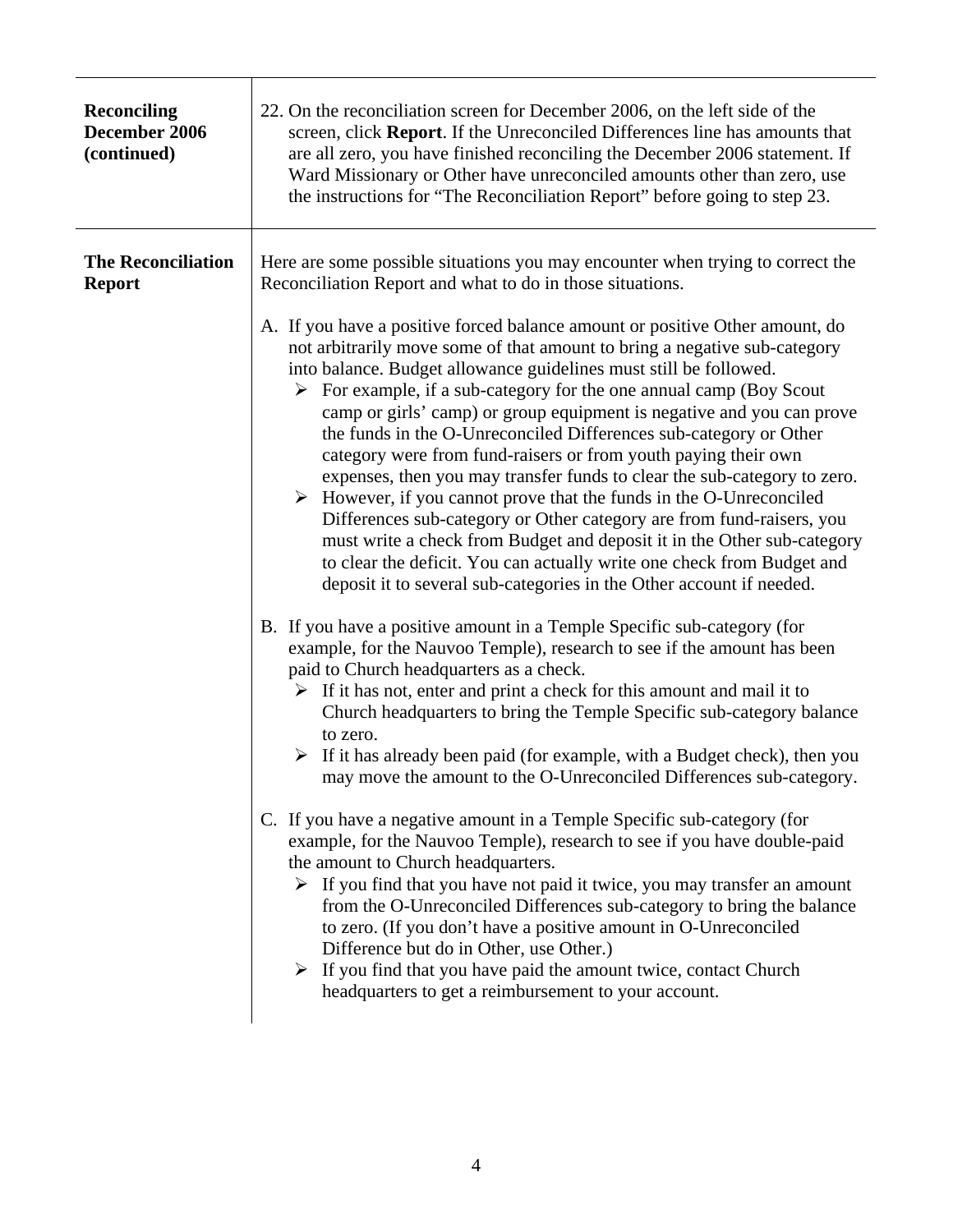| <b>The Reconciliation</b><br><b>Report (continued)</b> | D. If you have any miscellaneous Other sub-categories that have a positive<br>amount in them, you must either spend the funds for the reason they were<br>collected or send them to Church headquarters as surplus funds. If you<br>discover the amount should have been paid out as a check, but was instead<br>paid using Budget or a wrong Other sub-category, you may change the<br>category on the expense record. If you are changing from Budget to Other,<br>inform Church headquarters and enter a Temporary Adjustment item on the<br>reconciliation screen.                                                                                                                                                                                                                                                                                                                                                                                                           |
|--------------------------------------------------------|----------------------------------------------------------------------------------------------------------------------------------------------------------------------------------------------------------------------------------------------------------------------------------------------------------------------------------------------------------------------------------------------------------------------------------------------------------------------------------------------------------------------------------------------------------------------------------------------------------------------------------------------------------------------------------------------------------------------------------------------------------------------------------------------------------------------------------------------------------------------------------------------------------------------------------------------------------------------------------|
|                                                        | E. If you have surplus funds that were raised for Boy Scout camp, girls' camp,<br>or group equipment, hold them until the next camp and spend them out of<br>that sub-category.<br>$\triangleright$ If you have a large amount, stop fund-raising or charging the youth until<br>this amount is used up. Reevaluate your needs, and if you need to raise<br>funds, do a smaller event.<br>$\triangleright$ Remember that fund-raising is discouraged. Paying for camps and<br>equipment out of Budget is the preferred method. Having the youth raise<br>their own individual funds is second. Fund-raising is a last resort.<br>If you were supposed to pay for a camp or equipment out of this sub-<br>$\blacktriangleright$<br>category and instead paid it from Budget, you may change the category<br>on the expense record. If you are changing from Budget to Other, inform<br>Church headquarters and enter a Temporary Adjustment item on the<br>reconciliation screen. |
|                                                        | F. Once the Other sub-categories have been cleaned up and you still have a<br>balance in the Other category or the Forced Balance sub-category:<br>$\triangleright$ If the balance is positive, send a check to Church headquarters. Enter<br>Corporation of the President as the payee and enter Surplus Funds in<br>the TO field.<br>If the balance is negative, write a check out of Budget and deposit it to<br>➤<br>Other. If you must do this, do a transfer from a sub-category to Other<br>and deposit the Budget check to the sub-category.                                                                                                                                                                                                                                                                                                                                                                                                                             |
|                                                        | G. If there are sub-categories for specific missionaries under the Ward<br>Missionary category that still have amounts in them:<br>$\triangleright$ If the missionary has returned from his or her mission and it is a positive<br>amount, transfer the amount from the sub-category to the Ward<br>Missionary category to return the subcategory to zero. (Never return<br>donations to the donors.)<br>$\triangleright$ If the missionary has returned from his or her mission and it is a<br>negative amount, transfer the amount from the sub-category to the Ward<br>Missionary category to bring the sub-category to zero.<br>After all sub-categories for returned missionaries have been returned to<br>➤<br>zero, deactivate the sub-categories using the Add/Update Categories<br>option in MLS. Detailed instructions for sub-category deactivation are<br>included in the online help.                                                                               |